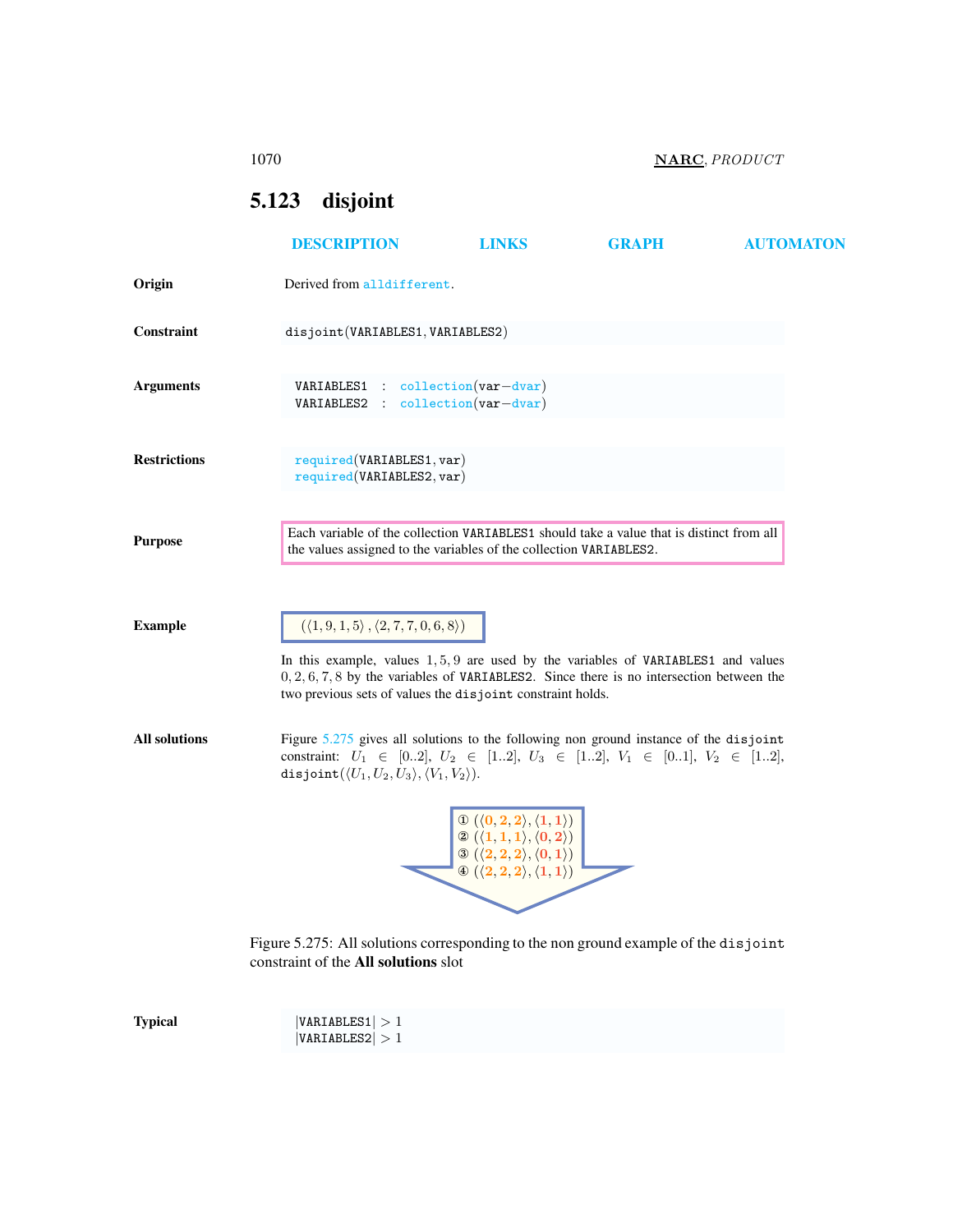## 20000315 1071

<span id="page-1-0"></span>

| <b>Symmetries</b> | • Arguments are permutable w.r.t. permutation (VARIABLES1, VARIABLES2).                                                                                                                                                                                                                                                                                                                                                               |  |  |  |
|-------------------|---------------------------------------------------------------------------------------------------------------------------------------------------------------------------------------------------------------------------------------------------------------------------------------------------------------------------------------------------------------------------------------------------------------------------------------|--|--|--|
|                   | • Items of VARIABLES1 are permutable.                                                                                                                                                                                                                                                                                                                                                                                                 |  |  |  |
|                   | • Items of VARIABLES2 are permutable.                                                                                                                                                                                                                                                                                                                                                                                                 |  |  |  |
|                   | • An occurrence of a value of VARIABLES1 var can be replaced by any value of<br>VARIABLES1.var.                                                                                                                                                                                                                                                                                                                                       |  |  |  |
|                   | • An occurrence of a value of VARIABLES2 var can be replaced by any value of<br>VARIABLES2.var.                                                                                                                                                                                                                                                                                                                                       |  |  |  |
|                   | • All occurrences of two distinct values in VARIABLES1.var or VARIABLES2.var<br>can be swapped; all occurrences of a value in VARIABLES1.var or<br>VARIABLES2.var can be renamed to any unused value.                                                                                                                                                                                                                                 |  |  |  |
| Arg. properties   |                                                                                                                                                                                                                                                                                                                                                                                                                                       |  |  |  |
|                   | • Contractible wrt. VARIABLES1.                                                                                                                                                                                                                                                                                                                                                                                                       |  |  |  |
|                   | • Contractible wrt. VARIABLES2.                                                                                                                                                                                                                                                                                                                                                                                                       |  |  |  |
| <b>Remark</b>     | Despite the fact that this is not an uncommon constraint, it can not be modelled in a compact<br>way neither with a <i>disequality</i> constraint (i.e., two given variables have to take distinct<br>values) nor with the all different constraint. The disjoint constraint can bee seen as a<br>special case of the common(NCOMMON1, NCOMMON2, VARIABLES1, VARIABLES2) constraint<br>where NCOMMON1 and NCOMMON2 are both set to 0. |  |  |  |
|                   | MiniZinc (http://www.minizinc.org/) has a disjoint constraint between two set<br>variables rather than between two collections of variables.                                                                                                                                                                                                                                                                                          |  |  |  |
| Algorithm         | Let us note:                                                                                                                                                                                                                                                                                                                                                                                                                          |  |  |  |
|                   | • $n_1$ the minimum number of distinct values taken by the variables of the collection<br>VARIABLES1.                                                                                                                                                                                                                                                                                                                                 |  |  |  |
|                   | • $n_2$ the minimum number of distinct values taken by the variables of the collection<br>VARIABLES2.                                                                                                                                                                                                                                                                                                                                 |  |  |  |
|                   | • $n_{12}$ the maximum number of distinct values taken by the union of the variables of<br>VARIABLES1 and VARIABLES2.                                                                                                                                                                                                                                                                                                                 |  |  |  |
|                   | One invariant to maintain for the disjoint constraint is $n_1 + n_2 \leq n_{12}$ . A lower bound<br>of $n_1$ and $n_2$ can be obtained by using the algorithms provided in [27, 40]. An exact upper<br>bound of $n_{12}$ can be computed by using a bipartite matching algorithm.                                                                                                                                                     |  |  |  |
| <b>Used in</b>    | k_disjoint.                                                                                                                                                                                                                                                                                                                                                                                                                           |  |  |  |
| See also          | generalisation: disjoint_tasks (variable replaced by task).                                                                                                                                                                                                                                                                                                                                                                           |  |  |  |
|                   | implies: alldifferent_on_intersection, lex_different.                                                                                                                                                                                                                                                                                                                                                                                 |  |  |  |
|                   | system of constraints: k_disjoint.                                                                                                                                                                                                                                                                                                                                                                                                    |  |  |  |
| <b>Keywords</b>   | characteristic of a constraint: disequality, automaton, automaton with array of counters.                                                                                                                                                                                                                                                                                                                                             |  |  |  |
|                   | constraint type: value constraint.                                                                                                                                                                                                                                                                                                                                                                                                    |  |  |  |
|                   | filtering: bipartite matching.                                                                                                                                                                                                                                                                                                                                                                                                        |  |  |  |
|                   | modelling: empty intersection.                                                                                                                                                                                                                                                                                                                                                                                                        |  |  |  |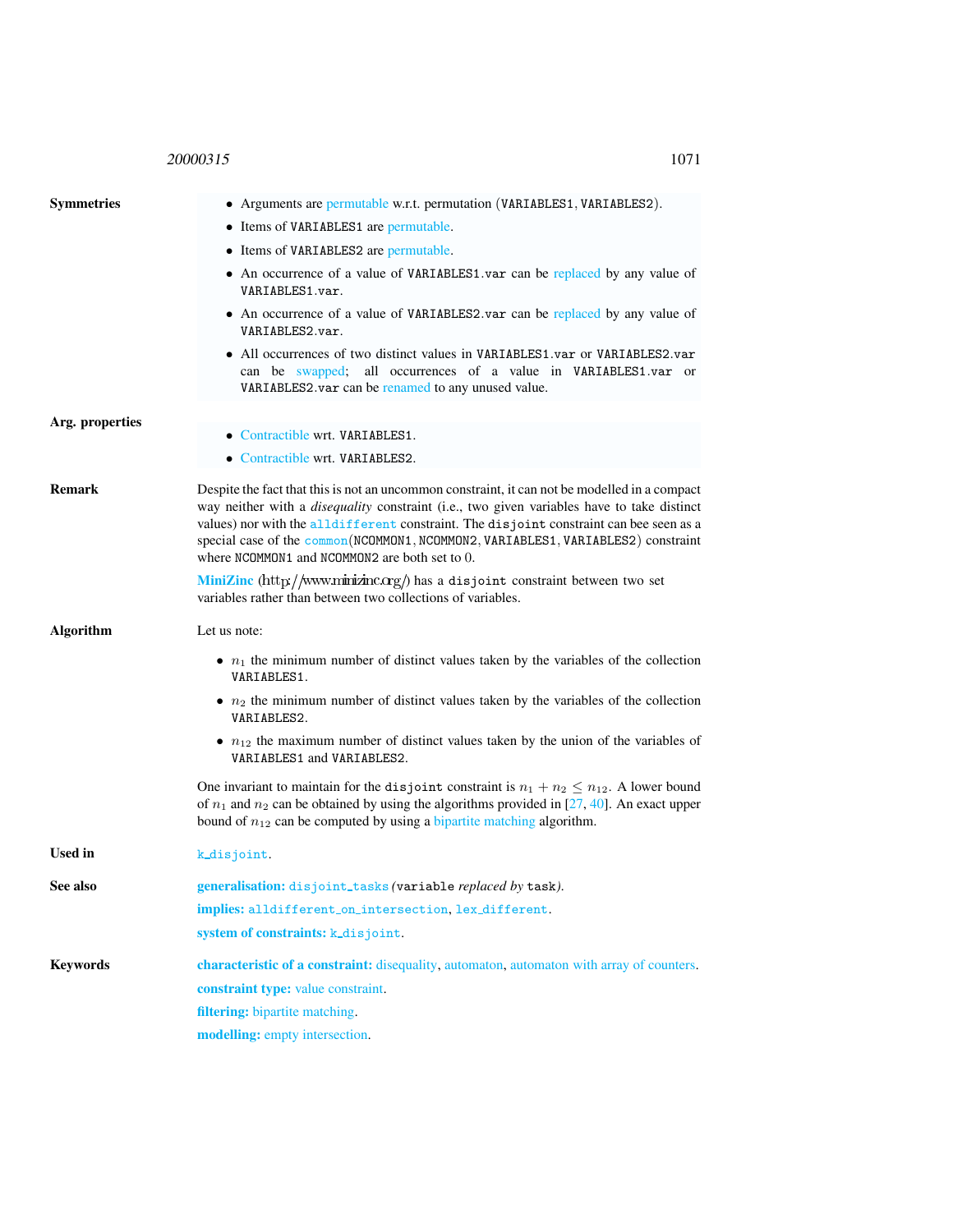### <span id="page-2-0"></span>1072 **NARC**, *PRODUCT*

| Arc input(s)        | VARIABLES1 VARIABLES2                                                                      |  |
|---------------------|--------------------------------------------------------------------------------------------|--|
| Arc generator       | $PRODUCT \rightarrow collection(variables1, variables2)$                                   |  |
| Arc arity           | 2                                                                                          |  |
| Arc constraint(s)   | $variable$ s1.var = variables2.var                                                         |  |
| Graph property(ies) | $NARC=0$                                                                                   |  |
| Graph model         | <i>PRODUCT</i> is used in order to generate the arcs of the graph between all variables of |  |

VARIABLES1 and all variables of VARIABLES2. Since we use the graph property NARC  $= 0$  the final graph will be empty. Figure  $5.276$  shows the initial graph associated with the **Example** slot. Since we use the  $NARC = 0$  graph property the final graph is empty.



<span id="page-2-1"></span>Figure 5.276: Initial graph of the disjoint constraint (the final graph is empty)

Signature Since 0 is the smallest number of arcs of the final graph we can rewrite  $NARC = 0$  to  $\textbf{NARC} \leq 0$ . This leads to simplify  $\overline{\textbf{NARC}}$  to  $\overline{\textbf{NARC}}$ .